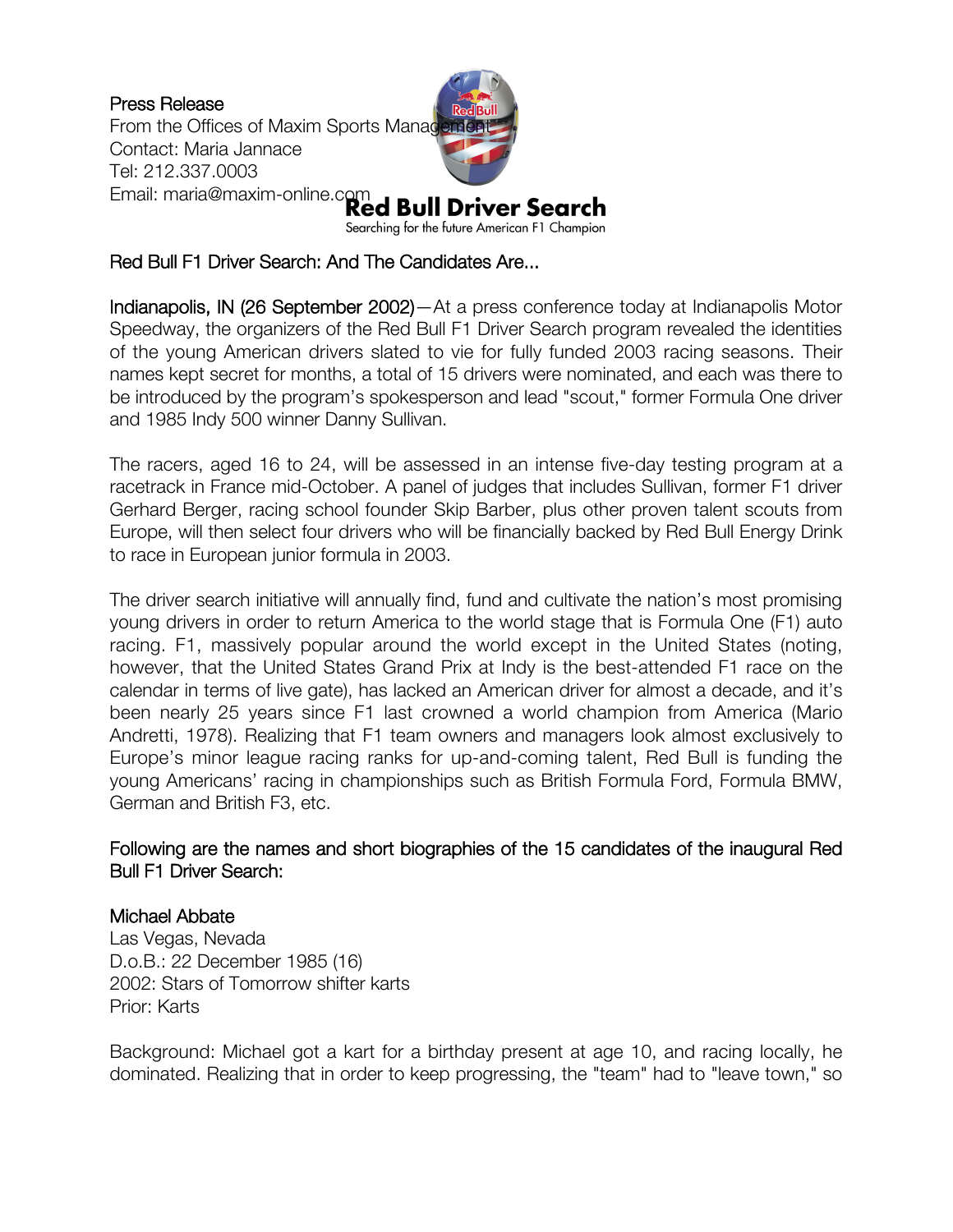off Michael went to an IKF race in Phoenix – where he was labbed twice. "PRIVER SEARCH" success had spoiled me," Michael said, "The Phoenix race was a real eye-opener." It was only a few races later that he was finishing in the top five, and he's been winning ever since (multiple local, regional and national shifter kart championships, and a 2001 Skip Barber Karting Scholarship finalist. Michael is the first and only American to be a factory driver for leading Italian kart-maker Birel. His Dad, Mike Abbate, has raced motorcycles, cars and boats all his life. Other Notables: 2000, SKUSA Mission Series Champion, and SKUSA Super National Champion S-2; 2001, youngest-ever driver chosen as Skip Barber Karting Scholarship finalist; 2002, 3 wins and two track records, second in championship, Stars of Tomorrow Western Region.

# A.J. Allmendinger

Hollister, California D.o.B.: 16 December 1981 (20) 2002: Champion, CART Barber Dodge Pro Series Prior: Karting star, Skip Barber Regional Formula Dodge, Skip Barber National Formula Dodge, 3 races in 2001 Barber Dodge

Background: As a rookie, A.J. dominated this year's (2002) CART Barber Dodge Pro Series championship, clinching the title in round 8 of 10. In karts, he was a Stars of Tomorrow winner and a multiple IKF champion. A.J. then graduated to Skip Barber Regional Formula Dodge, then Skip Barber National Formula Dodge, where in 2001 he finished second in the championsip. His father, Greg, is a carpet installer who raced at local short tracks before A.J. was born.

Other Notables: Protégé of CART star Paul Tracy, a big booster of karting; awarded 2002 Team USA Scholarship along with Bryan Sellers – the two of them excelled in the New Zealand 1600 Formula Ford winter series; as a Barber Dodge rookie in 2002, A.J.. dominated the ultra-competitive series, clinching the title in round eight of 10.

# Paul Edwards

Santa Maria, California

D.o.B.: 11 January 1978 (24)

2002: World Challenge race, Laguna Seca Raceway

Prior: Karts, British Formula Ford, Formula Ford Festival, British Formula Renault, EFDA (European Formula Drivers Association) Euroseries, British Formula Vauxhall, Formula Palmer Audi Winter series, British Formula 3 Background: Here's an American driver with impeccable European open-wheel credentials, earning poles and winning races in every category he's competed in. Some of Paul's accomplishments include; first American in two decades to win a British Formula Ford race (1997); European Formula Opel Winter Series Champion (1998); British Formula Europa Cup Champion (1999); and representing the United States in 1997 in the massively competitive Formula Ford World Finals, Paul notched two wins and two poles in the quarter-finals, took the pole, set a track record and finished second in the semis, and in the final, he was in third place but was crashed out by another driver's mistake – with one corner to go.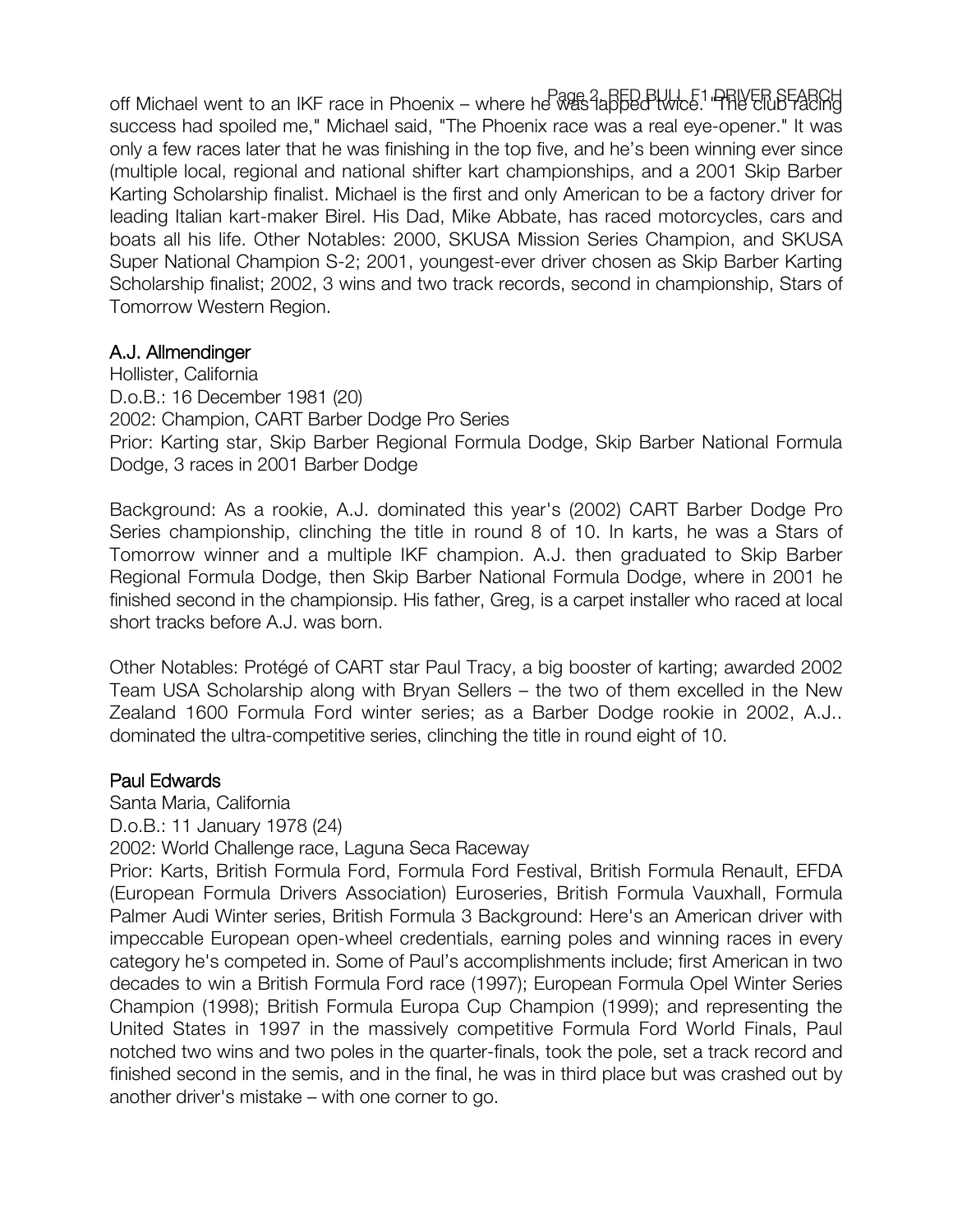Other Notables: First consecutive-year winner of the Valvoline Team USA Scholarship (1998 & 1999).

### Phil Giebler

Oxnard, California D.o.B.: 5 March 1979 (23) 2002: FIA Spanish Formula 3 Prior: Karts, Skip Barber Regional Formula Dodge, French Formula Renault Campus, French Formula 3 (Class-B), Formula Palmer Audi Winter Series, German Formula 3, British Formula 3

Background: In the manner of Paul Edwards, Phil is that rarest of American drivers: succeeding in open-wheel racing in Europe. Between 1990 and 1997, he starred in karts mainly in the U.S. By 1999 Phil moved to Europe and finished second in the French Formula Renault Campus Championship. Last year, he showed very well in both the German and British F3 championships and is currently running up front in Spanish F3 with the Azteca team.

Other Notables: In 1998 Phil won a Skip Barber Karting Scholarship to race in Formula Dodge, posting numerous poles and wins. In 2000, he won the Valvoline Team USA Scholarship (along with Joey Hand), which Phil used to win the Formula Palmer Audi Winter Series championship and finish second in French Formula 3(B).

### Joey Hand

Chardon, Ohio D.o.B.: 10 February 1979 (23) 2002: CART Toyota Atlantic Prior: Karts, Star Mazda, Formula Palmer Audi Winter Series, CART Toyota Atlantic

Background: With a father who has a penchant for starting businesses from scratch – restaurants, moving companies, tire retailing, housing development, towing outfits, to name a few, each successful enough to fund a passion for dirt track stock car racing – Joey followed in his Dad's footsteps, racing karts from 1991 onward. Hand tried midgets and sprints in 1997, but his love for formula cars took him to the Star Mazda Series, where he won races in 1998 and 1999. A karting injury late in 1999 precluded him finding a full time ride in 2000, but leading Toyota Atlantic team DSTP tested Hand late that year, earning the 2001 ride that resulted in third place in the championship, including one pole and two victories. Joey missed six Toyota Atlantic races this year after breaking his back in a testing accident at Milwaukee, but still finished 12th in points with, in just six races, one pole, a podium, three top-fives and four top-10s.

Other Notables: Hand (along with Giebler) won the 2000 Team USA Scholarship, funding which helped him finish fifth in the Formula Palmer Audi Winter Series, which Joey parlayed into his Toyota Atlantic seat for 2001.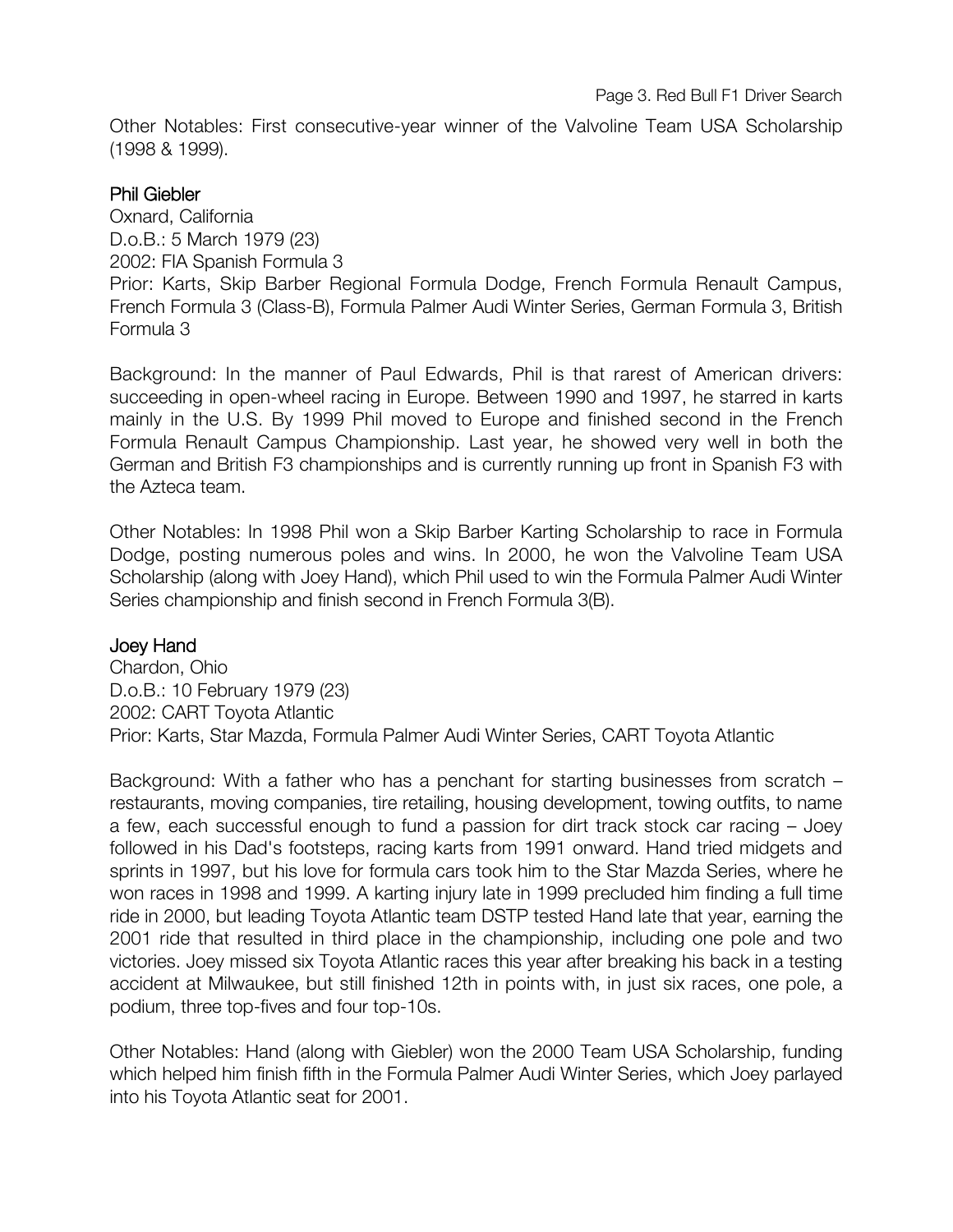### Ryan Hunter-Reay

Boca Raton, Florida D.o.B.: 17 December 1980 (21) 2002: CART Toyota Atlantic Prior: Karting star, Skip Barber Regional Formula Dodge, Skip Barber National Formula Dodge, CART Barber Dodge Pro Series

Background: Ryan has won races and/or championships in everything he's raced since he first jumped into a kart at age 14. To wit: Numerous WKA karting titles between 1994 and 1997; 1998 Rookie of the Year in Skip Barber Regional (South) Formula Dodge Series; 1999 champion in Skip Barber Regional (East) and National Formula Dodge; two wins in his sophomore year (2001) of Barber Dodge; and as a rookie in CART Toyota Atlantic in 2002, Ryan scored three poles and three wins after a horrendous start to move himself into the title chase late in the season, eventually finishing sixth in points.

Other Notables: Ryan won a 1998 Skip Barber Karting Scholarship; the next year, he won the \$185,000 Skip Barber "Big Scholarship"; and he was the 2000 Barber Dodge Rookie of the Year.

### Patrick Long

Oak Park, California D.o.B.: 28 July 1981 (21) 2002: British Formula Renault Prior: Karts, French Formula Renault Campus, Skip Barber Formula Dodge, British Formula Ford Zetec

Background: Patrick's first kart race was at age 8 and by 10, he was winning regional championships. IKF and WKA National titles were his by 1997. In 1998, Patrick made karting history by becoming the first American in almost two decades to win an international karting event in Europe ("The Winter Cup"). The following year, Patrick drove race cars for the first time: France's Elf Campus Series and the Skip Barber Regional Formula Dodge championship. In 2000, Patrick entered the cut-throat British Formula Ford Zetec Series, garnering eight top-10 finishes with a mid-level team, then he secured a ride with a top FF team for the Winter Series, taking two poles and winning a race. In 2001, Patrick won three races, took two poles and finished second in the title chase – the best ever by an American. One other accomplishment: he won two heats in the British Formula Ford Festival, no mean feat – just ask Danny Sullivan...

Other Notables: In 1999, while competing simultaneously in Skip Barber Formula Dodge and the French Elf Campus Series, Patrick scored 15 consecutive podium finishes; he won the 2000 Skip Barber "Big Scholarship," but shockingly declined the \$185,000, deciding to continue in British Formula Ford instead.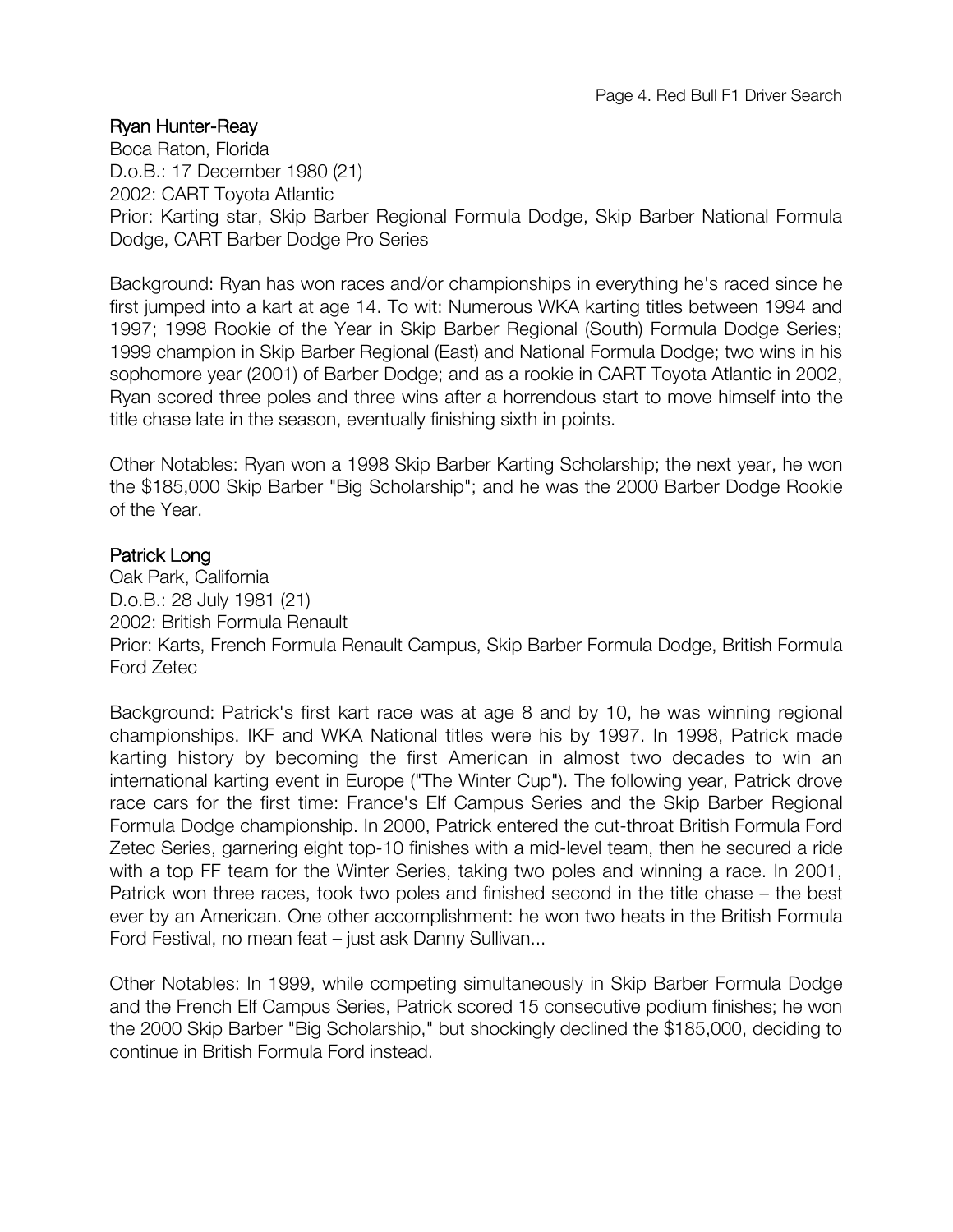### Grant Maiman

New London, Wisconsin D.o.B.: 22 September 1980 (23) 2002: Champion, Skip Barber National Formula Dodge presented by RACER Prior: Skip Barber Regional Formula Dodge

Background: Of this group of young drivers, only Grant Maiman and Bobby East do not have extensive competitive kart racing in their backgrounds. But that hasn't slowed Grant, who sold his beloved Jeep and Buick Grand National in 1997 in order to pay for a Skip Barber Three Day Racing School, with the goal of a professional racing career foremost in his mind. With no connections, no experience, and no money of any consequence, Grant still had the support of his Mom and Dad, a result of the vow his family made that "everyone should live the life they want"; two years earlier, his sister Brooke had died of a rare cancer at age 20.

Other Notables: In 2000, Grant was the championship runner-up in Formula Dodge Regional (Midwest) with five wins.

### Rocky Moran, Jr.

Coto de Caza, California D.o.B.: 11 January 1980 (22) 2002: CART Toyota Atlantic Prior: Karts, Jim Russell Graduate Series, CART Barber Dodge, CART Toyota Atlantic

Background: After famous-racer Dad Rocky, Sr., taught him how to drive a go-kart at age 3, Rocky, Jr., was racing them by age 10. After winning 40 times in 150 kart starts, at age 15 he started racing cars in the Jim Russell championship. He then graduated to the CART Barber Dodge Pro Series in 1996, where Rocky was the youngest driver ever to compete in that championship. In three-and-a-half years in Barber Dodge, his best year was 1998 – the year the series switched from space-frame Mondiales to carbon-fiber Reynards – when he won twice, took three poles and set two fastest race-laps. Rocky moved up the ladder to CART Toyota Atlantic, doing a partial season in 1999, a full 2000 season (fifth), won his first Toyota Atlantic event in 2001, and won again in 2002, winding up fifth in points with a brand-new team

Other Notables: 1997: Team Kool Green Academy and Team USA finalist; voted inaugural CART All-Star for Toyota Atlantic in 2000; he's an instructor for Derek Daly Racing School and private coach in CART Barber Dodge; and if you ask real nice, we'll tell you Rocky, Jr.'s real name...

### Joel Nelson

Reno, Nevada D.o.B.: 12 July 1981 (21) 2002: Formula Palmer Audi, Formula Russell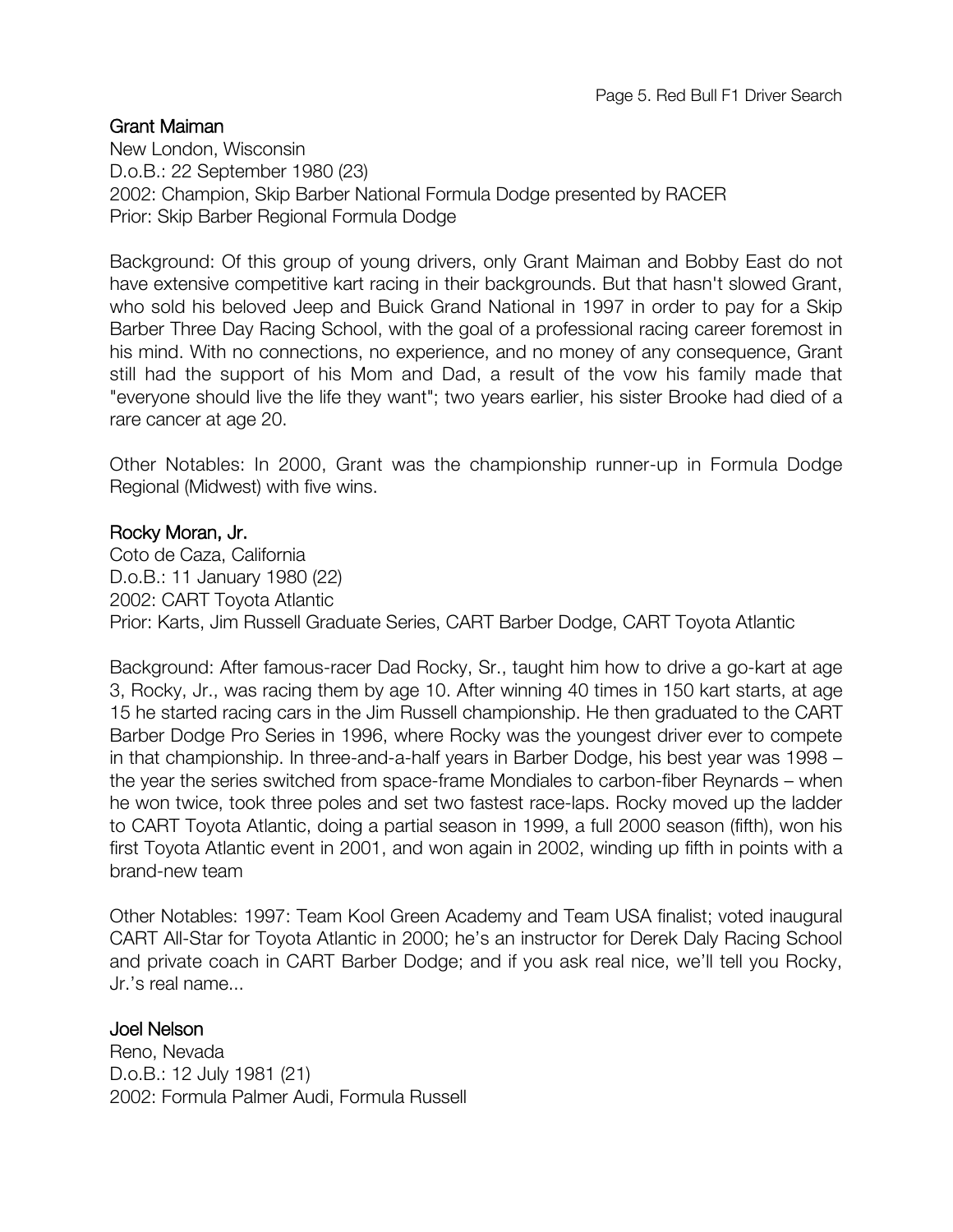### Prior: Karts

Background: When a family friend invited Joel and his father to a CART race at Phoenix International Raceway, the kid was hooked. Joel bugged Dad for a kart incessantly – eight years! – and he finally relented. Racing never kept him from the books, however; Joel graduated with honors from high school, which helped him earn a full scholarship to the University of Nevada. But Joel is now winning poles and races on both sides of the pond (Palmer Audi in England, Formula Russell on the West Coast), with his eyes set on an entirely different kind of scholarship...

Other Notables: A musician of no little talent, Joel has played bass with the Reno Philharmonic; he is also an instructor for Dr. Jonathan Palmer's corporate ride-and-drive and track events.

# Scott Poirier ("póy – yer")

Deerfield Beach, Florida D.o.B.: 25 February 1983 (19) 2002: Skip Barber National Formula Dodge, SCCA Touring Sedans Prior: Karts, Skip Barber Regional Formula Dodge

Background: An honors student like Nelson, Scott had been a Florida karting star since 1993 before leaping onto the Skip Barber ladder system in 1999. His successes in the Formula Dodge Southern Series earned him a \$45,000 scholarship to the 2002 National Formula Dodge championship, where Scott found himself in close battle with Grant Maiman for this year's title, until Maiman clinched in August. Scott's Dad, Ken, owns an auto repair shop while Ruth is, in Scott's words, "a housewife and the best Mom ever."

Other Notables: 1999 Formula Dodge Southern Series Rookie of the Year; 2002 lead driver for Autohaus Motorsports (SCCA Touring Sedans).

### Boston Reid

Kokomo, Indiana D.o.B.: 29 December 1982 (19) 2002: USAC Stoops Freightliner Sprint Car Series (non-winged), Winged Sprints Prior: Motocross, Quarter-midgets and Karts, Midgets, Modified Midgets ("mini-sprints"), various Winged Sprint Car series

Background: Boston's backstory reveals a father, Lynn, who wrenched on Champ cars, with famous racers Fred Gearhart, Wally Dallenbach and Jim McElreath all having driven for him. Reid has been blessed – or cursed, depending on your perspective – with the tag, "the next Jeff Gordon." Those in the know say that what Boston's shown in 2002 in his first venture into the big sprint cars points in that direction. Whether that's the case or not, the fact remains that Boston has been guided in recent years by Jeff Gordon's stepdad, John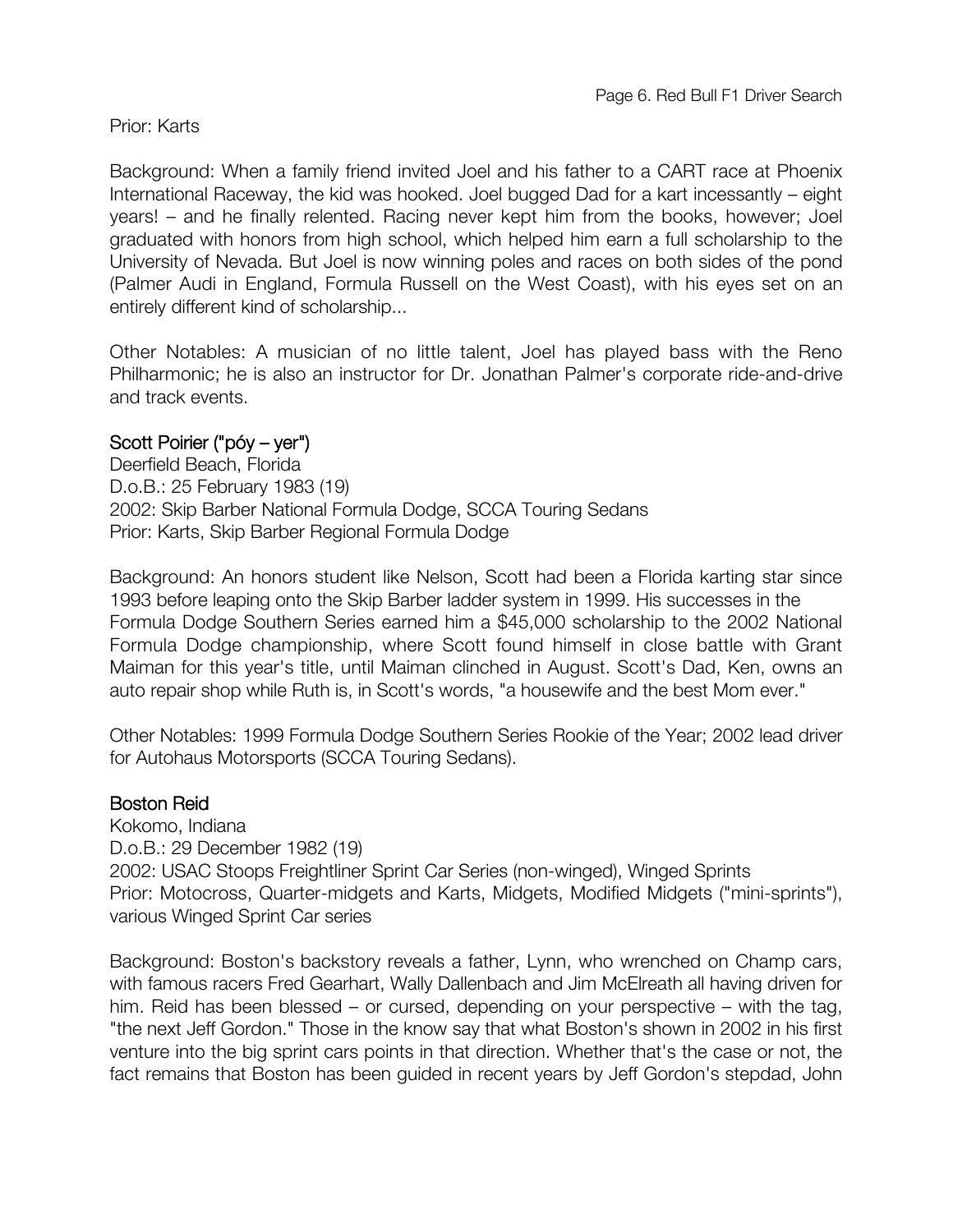Bickford... Lynn now owns a Honda motorcycle dealership, and Boston's sister Brandie is in her third year of medical school at Indiana University.

# Bryan Sellers

Centerville, Ohio D.o.B.: 19 August 1982 (21) 2002: SCCA Pro Zetec Formula Ford 2000 Prior: Karts, Star Mazda, Skip Barber Regional Formula Dodge, Skip Barber National Formula Dodge

Background: As a small boy, Bryan couldn't help but be intrigued by photographs of his Dad and uncles racing karts. Guess what Bryan saw under the Christmas tree when he was nine? ("Santa" figured that the kart could be used to keep Bryan "motivated" in school. Santa was right.) Bryan won a host of races and titles before stepping into Formula Dodge (1999) by virtue of winning one of Skip Barber's karting scholarships. He was victorious immediately, taking the Formula Dodge Midwest Region Championship in his rookie season. Bryan went to the Skip Barber National Formula Dodge series in 2000 and posted three wins, finishing second in the points chase. He sat out 2001, when the Zetec Formula Ford 2000 team he had signed with backed out of the series. By this year, Bryan was back in the championship – taking poles  $(5)$  and winning races  $(4)$  – and with two race weekends remaining (four races), he has a 27-point lead in the points standings.

Other Notables: Bryan's career was revived last year when he (and A.J. Allmendinger) were chosen for the 2001 Team USA scholarship. They both kicked Kiwi butt in New Zealand FF1600, but Bryan did particularly well, winding up second in points for the season.

### Scott Speed

Manteca, California D.o.B.: 24 January 1983 (19) 2002: Skip Barber National Formula Dodge, National Star Mazda Prior: Karts, Jim Russell Graduate Run-off, USAC Formula Russell

Background: Most of Scott's 19 years have been spent at the race track. At 4, he began to follow his Dad (Mike, an electrical engineer and owner of Speed Concepts, an electronics instrumentation outfit) around as he raced. By age 10, Scott was racing karts and within two years (1995) had won his first national title. Moving to shifter karts in 1997, he found more success: By 2001, Scott had won the prestigious 125cc SKUSA Super National title (the last of his seven national championships) for the second time. The reward for that was a Three-Day Jim Russell racing school, with a chance at winning its Graduate Run-off. Which he did. So all Scott did with that chance was race his way to the 2001 USAC Formula Russell title – and of course was the Rookie of the Year. Stepping up to the National Formula Dodge series for 2002, Speed was in the title hunt all year (until Grant Maiman clinched it in August), winning twice in 10 starts.